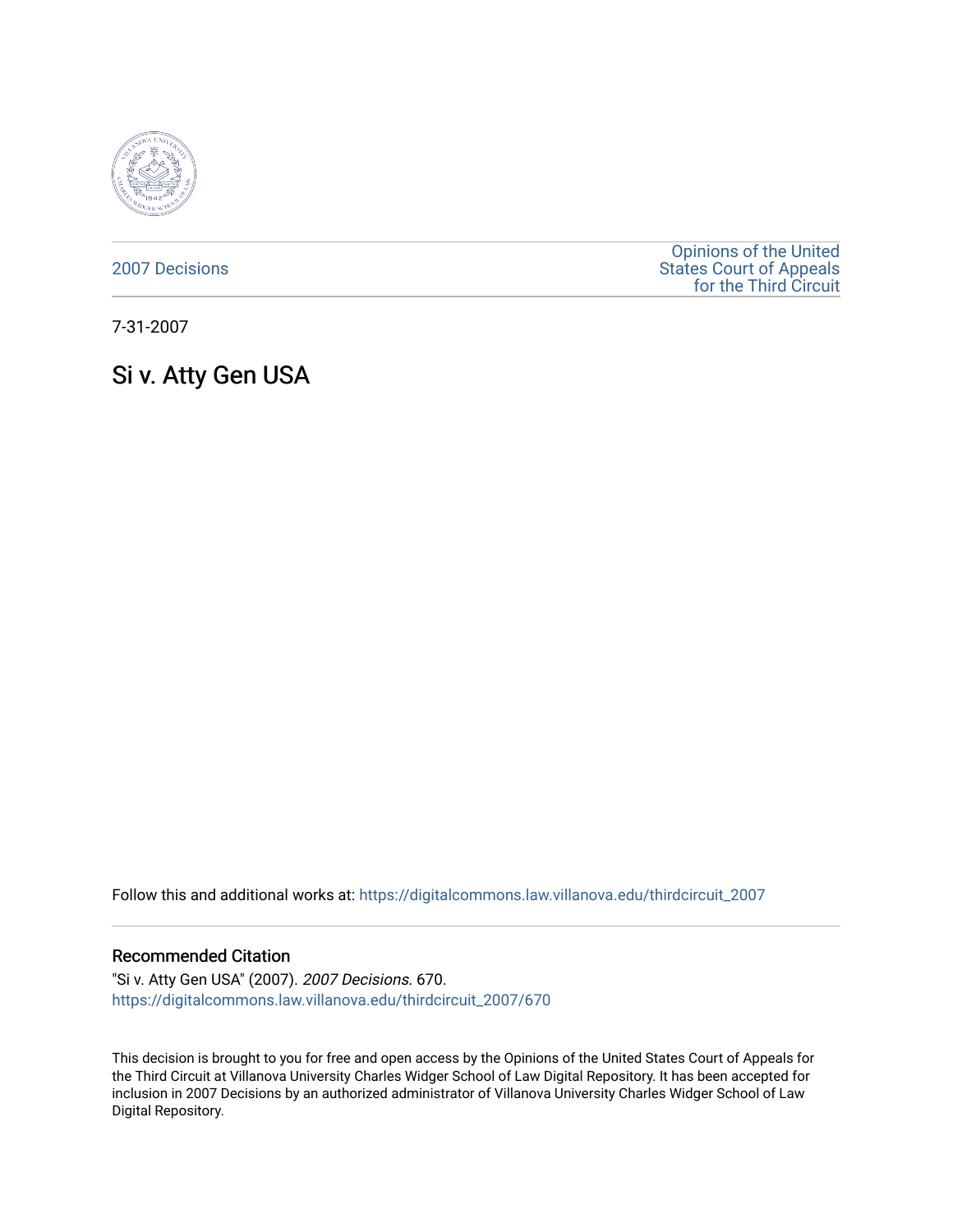## **NOT PRECEDENTIAL**

## UNITED STATES COURT OF APPEALS FOR THE THIRD CIRCUIT

No. 06-2686 

 $\frac{1}{2}$  and  $\frac{1}{2}$  and  $\frac{1}{2}$ 

## LINDAWATI SI,

Petitioner

v.

## ATTORNEY GENERAL OF THE UNITED STATES

Respondent

 $\frac{1}{\sqrt{1-\frac{1}{2}}\cdot\frac{1}{2}}$ 

Petition for Review of an Order of the Board of Immigration Appeals No. A96-259-961 Immigration Judge: Miriam K. Mills

Submitted Under Third Circuit LAR 34.1(a)

 $\overline{\phantom{a}}$ 

July 12, 2007

Before: SLOVITER, ALDISERT and ROTH, Circuit Judges.

(Filed: July 31, 2007)

OPINION OF THE COURT

 $\ddot{\phantom{a}}$ 

 $\overline{\phantom{a}}$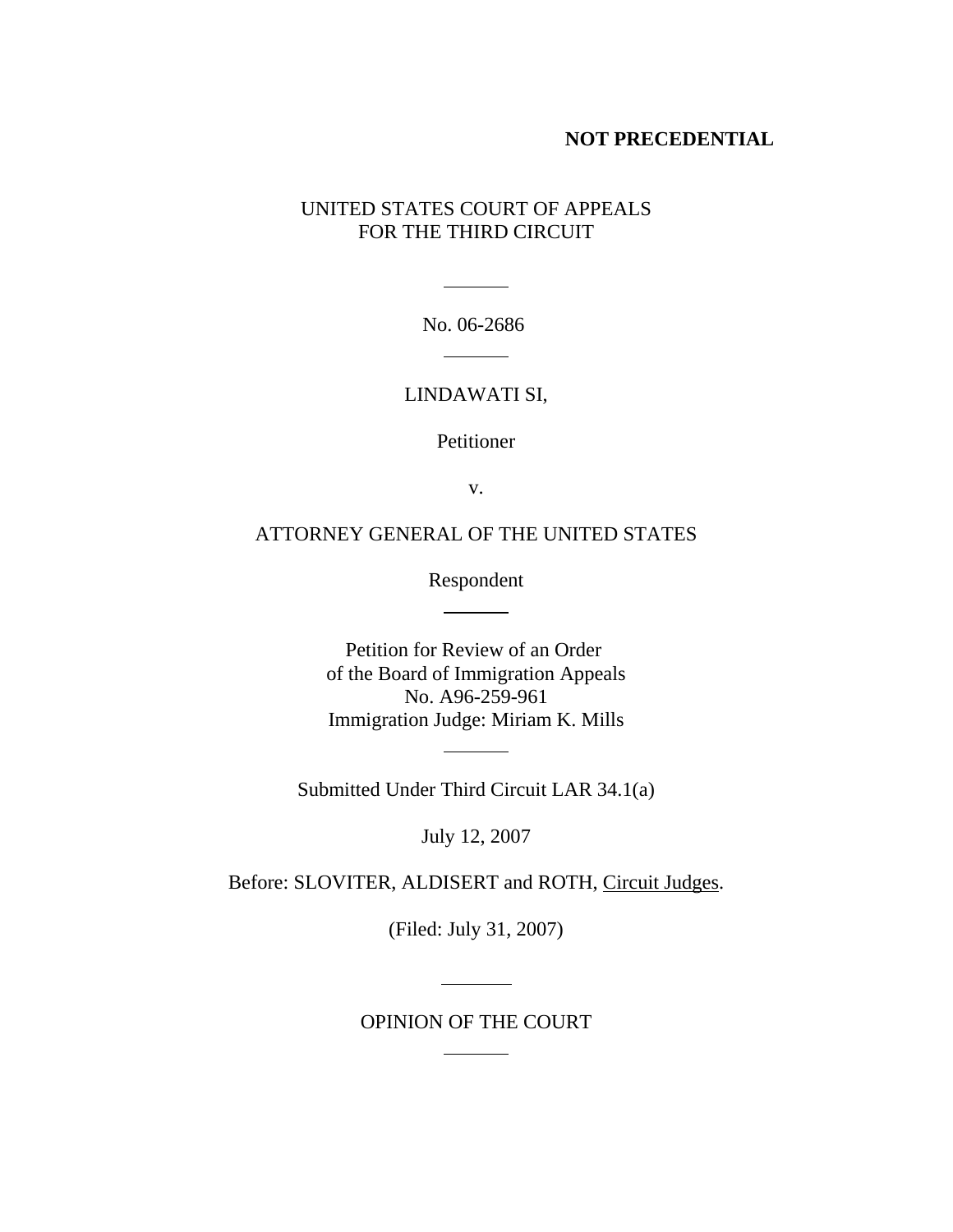#### ALDISERT, Circuit Judge.

Lindawati Si, a native and citizen of Indonesia, petitions for review of a final order of the Board of Immigration Appeals ("BIA" or "Board"). The Immigration Judge ("IJ") denied her application for withholding of removal and relief under the Convention Against Torture ("CAT"). Petitioner then unsuccessfully appealed to the Board. We have jurisdiction to review the BIA's final order pursuant to 8 U.S.C. § 1252. We will deny the Petition.

## **I.**

The parties are familiar with the facts and proceedings before the BIA and the IJ, so we will revisit them only briefly. Si is a Christian and an ethnically Chinese citizen of Indonesia. On April 19, 2000, she entered the United States for an authorized six-month stay. On July 16, 2003—almost three years after the expiration of her legal status—Si filed an application for asylum, withholding of removal and relief under CAT, however she withdrew her time-barred application for asylum because she was statutorily ineligible for relief. In support of her application, Si argued that she suffered persecution in Indonesia on account of her religion and ethnicity. She asserted persecution based on five alleged grounds: (1) being called "cheap Chinese," (2) sexual harassment in the form of groping, (3) an incident when a rock was thrown through the window of her church, (4) demonstrators beating sticks on a car she was riding in, and (5) a robbery in which she did not suffer physical injury. App. 345.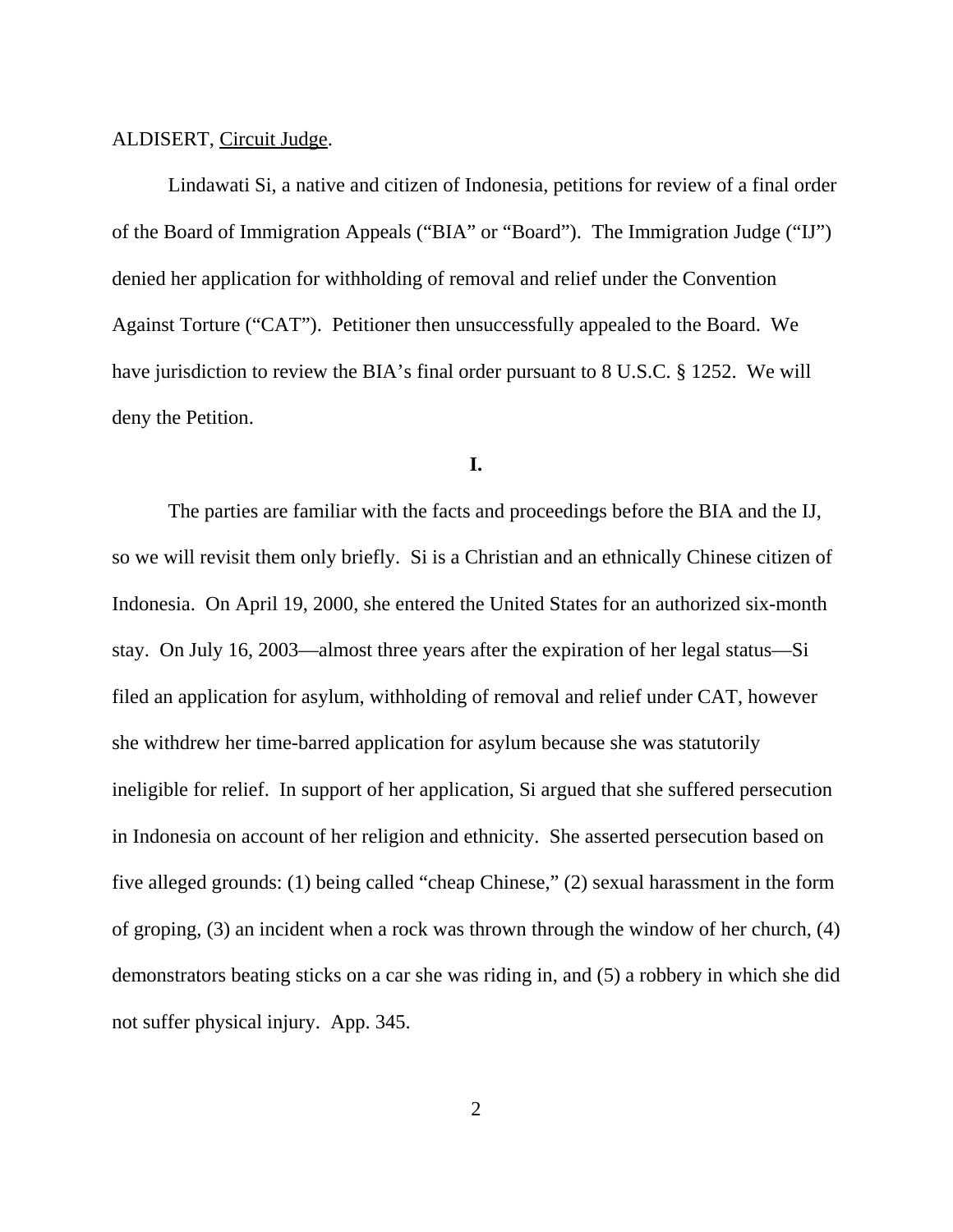The IJ who considered Si's case rejected her argument on all grounds. She decided that Si did not qualify for withholding of removal because she had failed to establish past persecution or that it was more likely than not that she would suffer future persecution. See 8 C.F.R. § 1208.16 (governing withholding of removal claims). Specifically, the IJ determined that the incidents alleged were not sufficient to support a finding of past persecution on account of ethnicity or religion. The IJ also determined that recent reports on country conditions in Indonesia undercut Si's argument that she would suffer future persecution if she returned. Turning to Si's request for protection under CAT, the IJ concluded that she had failed to prove it was more likely than not that she would be tortured by, or with the acquiescence of, the government. See 8 C.F.R. § 1208.16 (governing CAT claims).

The BIA affirmed and adopted the IJ's findings. Specifically, the BIA agreed with the IJ that Si did not establish that it was more likely than not that she would be persecuted or tortured upon return to Indonesia.

Si petitions this Court to review the decision of the Board.

#### **II.**

We now turn to the standard of review for Si's petition. We must give significant deference to the BIA's decision. The decision must be upheld if it is supported by "substantial evidence," INS v. Elias-Zacarias, 502 U.S. 478, 481 (1992), and "can only be reversed if the evidence is such that a reasonable fact finder would be compelled to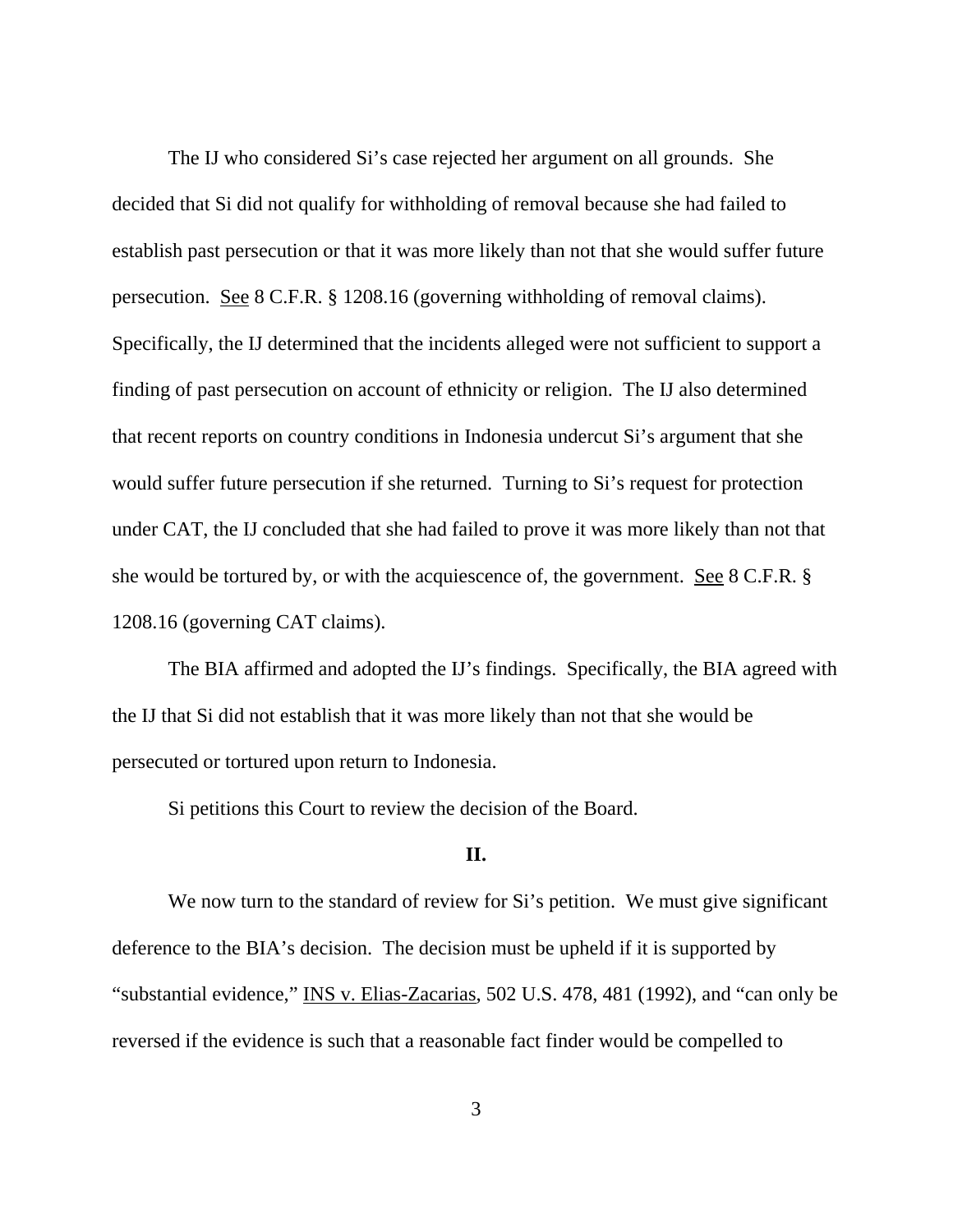conclude otherwise." Chavarria v. Gonzales, 446 F.3d 508, 515 (3d Cir. 2006).

Although we generally review only the decisions of the BIA, where the BIA both adopts the findings of the IJ and discusses some of the bases for the IJ's decision, we review the decisions of both the IJ and the BIA. Chen v. Ashcroft, 376 F.3d 215, 222 (3d Cir. 2004).

#### **III.**

The law surrounding withholding of removal is well-settled. To be entitled to withholding of removal, an alien must demonstrate that ""it is more likely than not that [she] would be subject to persecution' in the country to which [she] would be returned." INS v. Cardoza-Fonseca, 480 U.S. 421, 423 (1987) (quoting INS v. Stevic, 467 U.S. 407, 429-430 (1984)). An alien can establish eligibility for withholding of removal either (1) by creating a rebuttable presumption of future persecution by demonstrating past persecution or, (2) by showing that it is more likely than not that she will suffer future persecution. 8 C.F.R. § 1208.16(b); see 8 U.S.C. § 1101(a)(42)(A) (stating a petitioner must meet the burden of showing persecution or a well founded fear of persecution on account of race, religion, nationality, membership in a particular social group, or political opinion). After review of the record, we conclude that substantial evidence supports the IJ's conclusion that Si does not qualify for withholding of removal.

Si argues that the treatment she received at the hands of Muslim extremists and ethnic Indonesians amounts to past persecution. Substantial evidence supports the IJ's decision to the contrary. This Court has defined persecution to include "threats to life,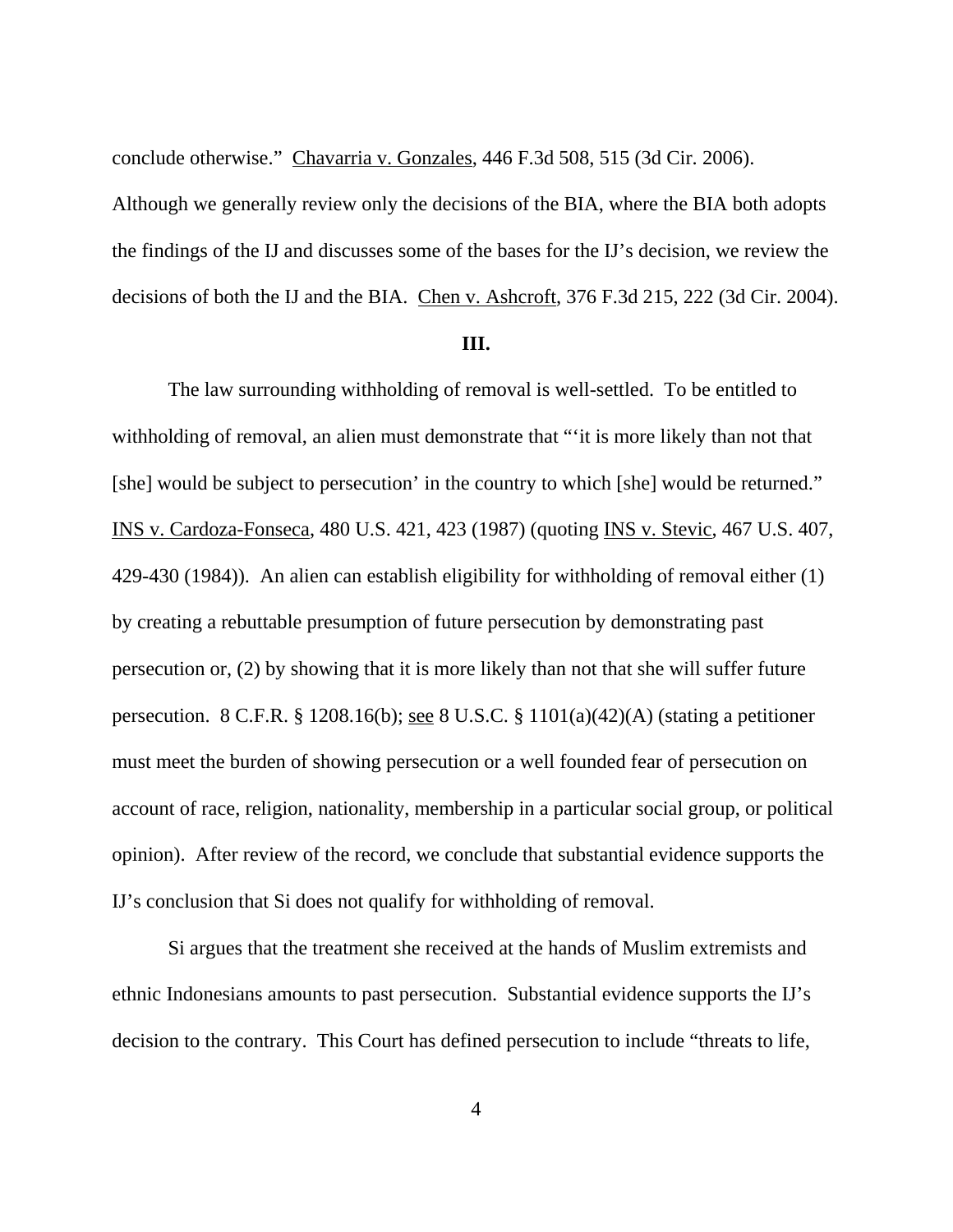confinement, torture, and economic restrictions so severe that they constitute a threat to life or freedom." Lukwago v. Ashcroft, 329 F.3d 157, 168 (3d Cir. 2003) (citing Fatin v. INS, 12 F.3d 1233, 1240 (3d Cir. 1993)). There is nothing in the record to indicate that the alleged incidents—being called "cheap Chinese," the sexual harassment, the incident when a rock was thrown through the window of her church, the demonstrators beating sticks on her car, or the robbery—were sufficiently severe to amount to persecution. App. 345; see Kibinda v. Attorney General, 477 F.3d 113, 119 (3d Cir. 2007) (quoting Fatin, 12 F.3d at 1240) (stating that persecution refers only to "severe" conduct and does not encompass all treatment our society regards as unfair, unjust or even unlawful). The only allegation that arguably approaches the level of severity required for persecution is the robbery Si suffered. In Lie v. Ashcroft, 396 F.3d 530, 536 (3d Cir. 2005), however, we held that an isolated robbery was not sufficiently severe to rise to the level of persecution when the only harms suffered were loss of property and minor injury. Unlike the petitioner in Lie, Si does not allege that she was assaulted or physically injured during the robbery. See id. Substantial evidence therefore supports the IJ's determination that the alleged events were not sufficiently severe to rise to the level of persecution.

We next turn to Si's contention that she will be subjected to future persecution in Indonesia because she is an ethnically Chinese Christian. Substantial evidence supports the IJ's holding that Si did not prove it is more likely than not that she will suffer future persecution. To establish a future persecution claim, petitioner must demonstrate by clear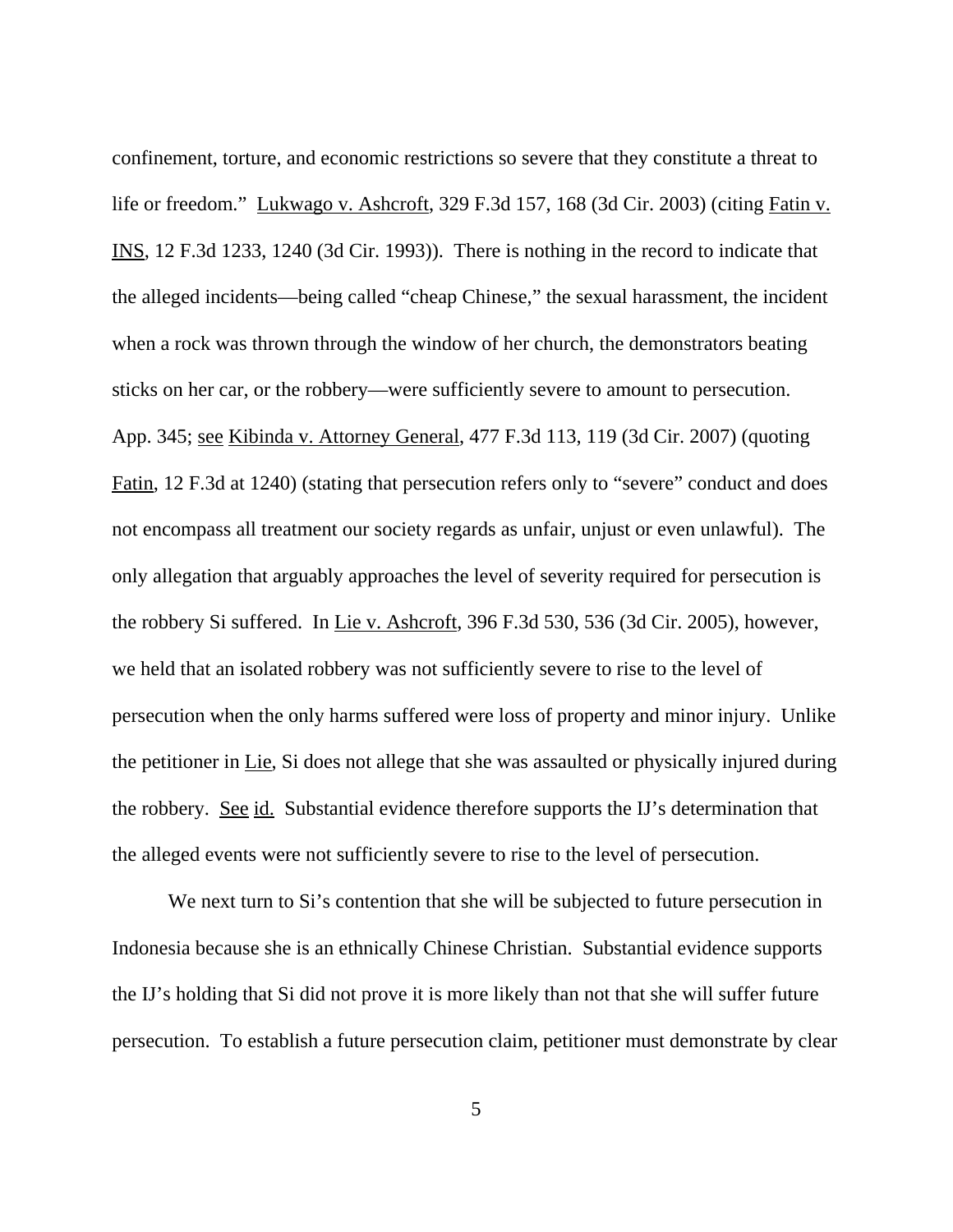probability either (1) that she would be singled out for persecution on account of her race or religion, or (2) that there is a "pattern or practice of persecution of a group of persons similarly situated to the applicant . . . . "  $8$  C.F.R.  $\S$  208.16(b)(2). To constitute a "pattern or practice," the persecution of a group must be "systemic, pervasive, or organized." Lie, 396 F.3d at 537 (quoting Ngure v. Ashcroft, 367 F.3d 975, 991 (8th Cir. 2004)).

Upon petition to this Court, Si does not argue that she will be singled out for future persecution, but contends that the treatment of Chinese Christians in Indonesia by Muslim extremists and ethnic Indonesians constitutes a pattern or practice of persecution. This argument is foreclosed by precedent in this Court. In Lie, 396 F.3d at 537-538, we held that ethnically Chinese Christians like Si do not face systemic persecution in Indonesia because any ongoing violence appears to be "wrought by fellow citizens" and not the result of "governmental action or acquiescence." See Abdulrahman v. Ashcroft, 330 F.3d 587, 592 (3d Cir. 2003) (holding that an act does not constitute persecution unless it is committed by the government or forces the government is either unable or unwilling to control).

Si has not demonstrated that conditions in Indonesia have changed since our decision in Lie. According to the 2003 International Religious Freedom Report on Indonesia, the worst of the interreligious fighting occurred in Central Sulawesi and the Malukus, areas to which Petitioner has no connection. Importantly, "[s]ome notable advances in interreligious tolerance and cooperation occurred . . . ," App. 270, and "the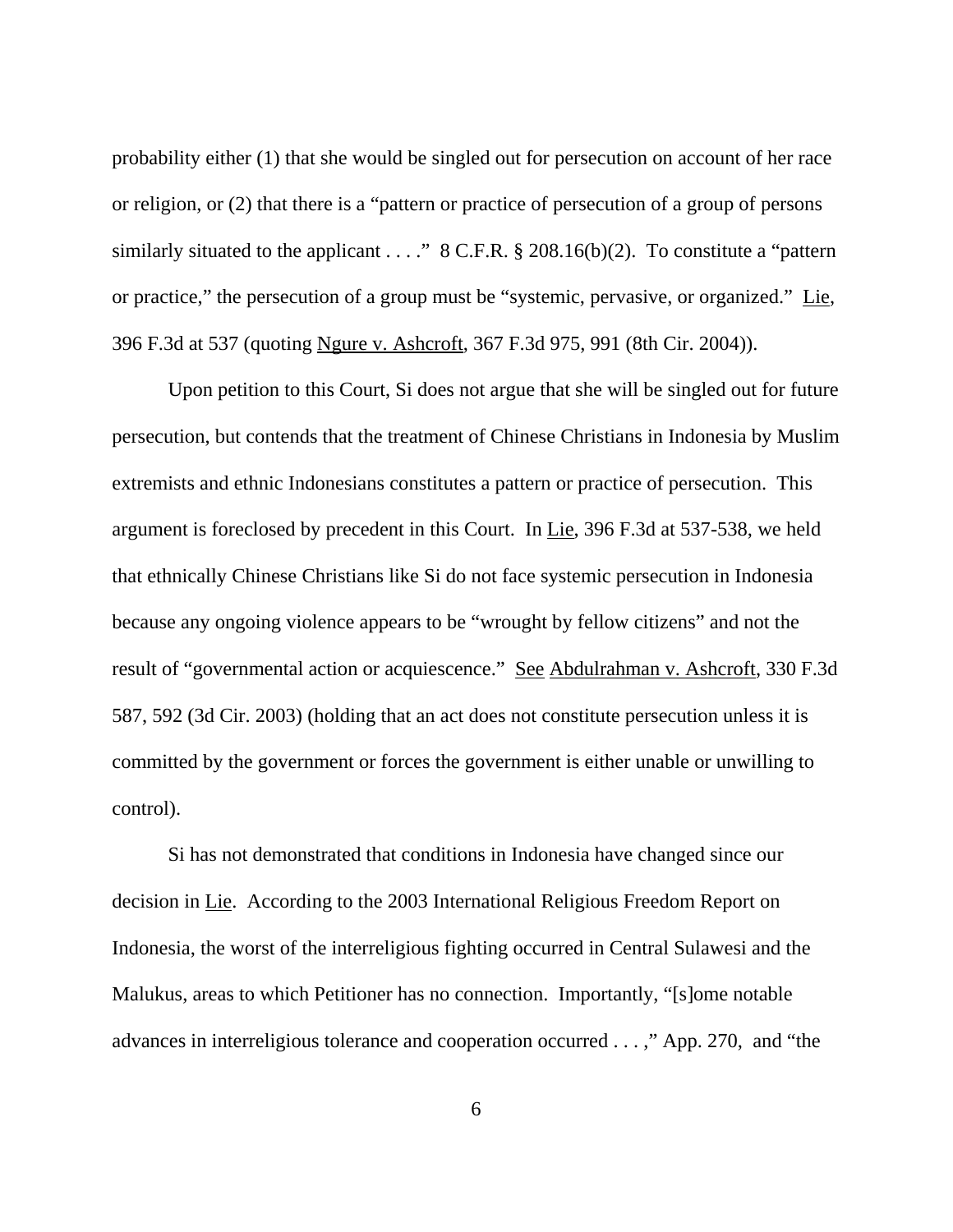Government encouraged tolerance . . . ." App. 283. We would not go so far as to say there is no evidence of problems with the policing of ethnic and religious violence in Indonesia, but the country reports support the conclusion that the Indonesian government is, on the whole, trying to prevent interreligious conflict. Substantial evidence therefore supports the IJ's conclusion that the violence is not sufficiently widespread or conducted with sufficient government involvement to qualify as persecution.

### **IV.**

Si also argues that the IJ's CAT determination is not supported by substantial evidence. We disagree. Si must establish that "it is more likely than not" that she will be tortured if returned to Indonesia. See 8 C.F.R.  $\S 208.16(c)(2)$ . "Torture is defined as any act by which severe pain or suffering, whether physical or mental, is intentionally inflicted on a person . . . by or at the instigation of or with the consent or acquiescence of a public official or other person acting in an official capacity." 8 C.F.R. § 1208.18(a)(1). In evaluating whether an applicant is more likely than not to be tortured when returned, we consider evidence of past torture and conditions in the country of removal. 8 C.F.R. §§ 208.16(c)(3)(i), 208.16(c)(3)(iv).

Si does not argue that any of her experiences constituted torture, but she does argue that country conditions in Indonesia are sufficient to find that it is more likely than not that she would be tortured if returned. The record does not support this assertion. The State Department International Religious Freedom Report of 2003 states,